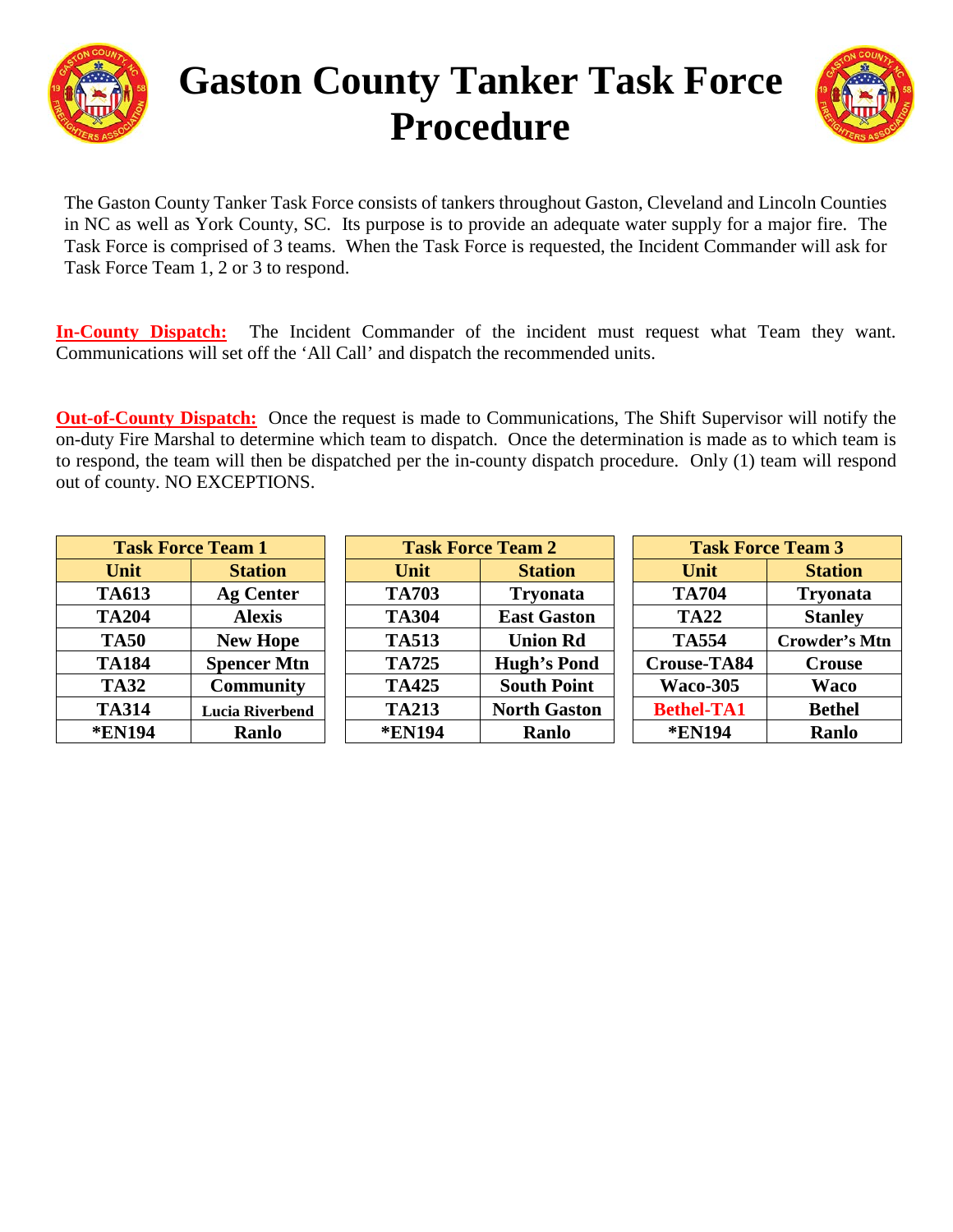# **Team 1: (TA613, TA204, TA50, TA184, TA32, TA314, \*EN194)**

 \*In the event an Incident Commander requests Task Force Team 1, follow these procedures for notifying and dispatching the team.

#### **\*\*\*Recommendations and Dispatch Format\*\*\***

Go to **Recommendations,** click on **Additional Requests** and then click on **Response Groups**. From the dropdown list, select 'TankTeam1' and click **Update**. You should see each unit of the team recommended if they're available and not on another call. Click **Accept** to dispatch the units in CAD.

Set off the 'All Call' and dispatch the call over the radio using the following format:

**"Fire Center to TankTeam1 – Tankers 613, 204, 50, 184, 32, 314, EN194 (**remember to only dispatch, over the radio, the units that are recommended. Team 1 units could possibly be on another call).

**Assist (Primary Station) Reference (Incident Type) Address w/cross streets if known Any other important information" REPEAT RADIO DISPATCH Advise Command/Ops channel**

| <b>Mark When Complete</b>                                |                     |  |  |  |  |
|----------------------------------------------------------|---------------------|--|--|--|--|
| <b>Task</b>                                              | <b>Initial/Time</b> |  |  |  |  |
| Set off 'All Call' button for County Fire on the Radio   |                     |  |  |  |  |
| Dispatch the call on the radio using the dispatch format |                     |  |  |  |  |
| Dispatch all Team 1 units to the call in CAD             |                     |  |  |  |  |
| <b>DO NOT SET OFF SIRENS</b>                             |                     |  |  |  |  |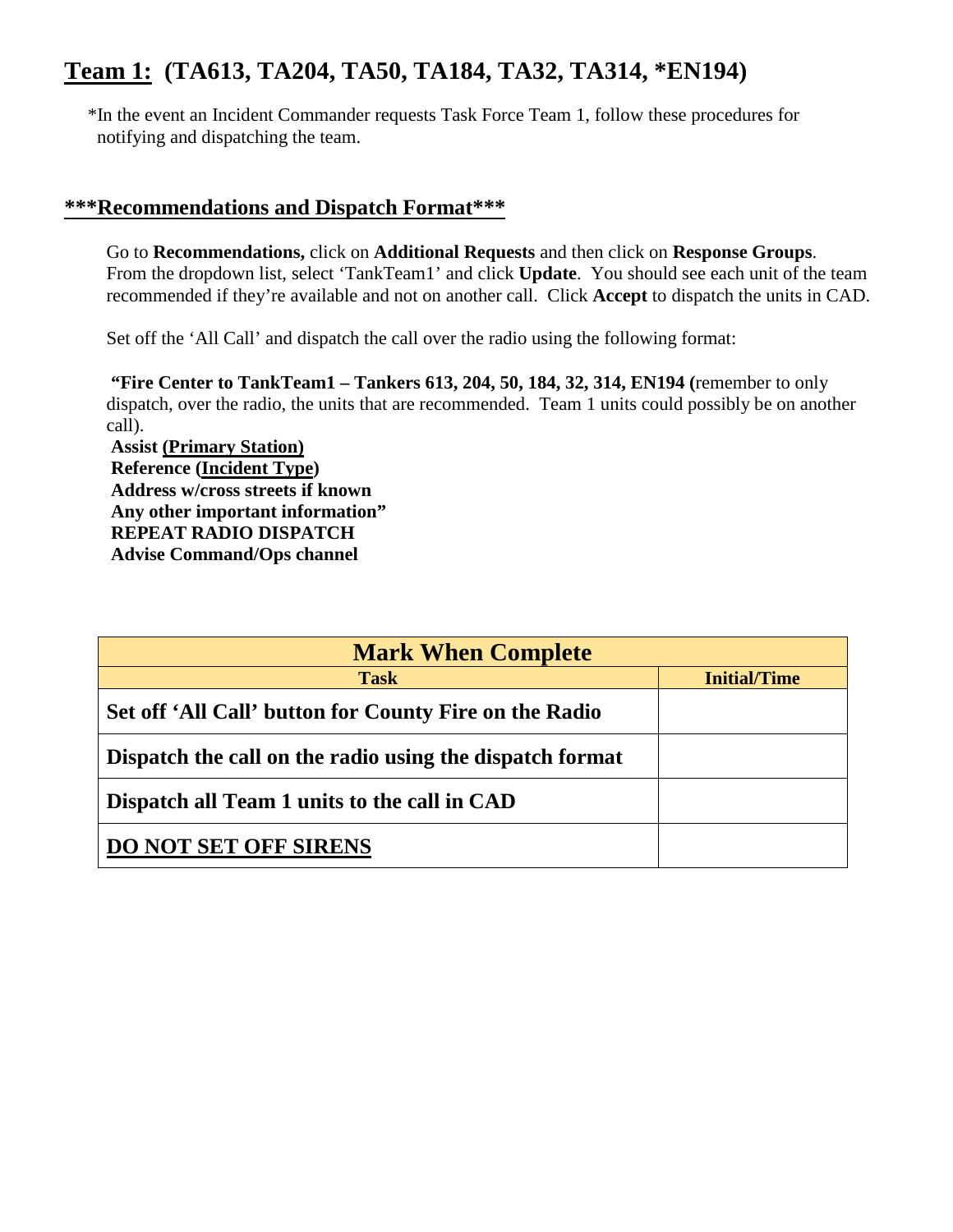# **Team 2: (TA703, TA304, TA513, TA725, TA425, TA213, \*EN194)**

 \*In the event an Incident Commander requests Task Force Team 2, follow these procedures for notifying and dispatching the team.

#### **\*\*\*Recommendations and Dispatch Format\*\*\***

Go to **Recommendations,** click on **Additional Requests** and then click on **Response Groups**. From the dropdown list, select 'TankTeam2' and click **Update**. You should see each unit of the team recommended if they're available and not on another call. Click **Accept** to dispatch the units in CAD.

Set off the 'All Call' and dispatch over the radio using the following format:

**"Fire Center to TankTeam2 – Tankers 703, 304, 513, 725, 425, 213, EN194** (remember to only dispatch, over the radio, the units that are recommended. Team 2 units could possibly be on another call).

**Assist (Primary Station) Reference (Incident Type) Address w/cross streets if known Any other important information" REPEAT RADIO DISPATCH Advise Command/Ops channel**

| <b>Mark When Complete</b>                                |                     |  |  |  |  |
|----------------------------------------------------------|---------------------|--|--|--|--|
| <b>Task</b>                                              | <b>Initial/Time</b> |  |  |  |  |
| Set off 'All Call' button for County Fire on the Radio   |                     |  |  |  |  |
| Dispatch the call on the radio using the dispatch format |                     |  |  |  |  |
| Dispatch all Team 2 units to the call in CAD             |                     |  |  |  |  |
| <b>DO NOT SET OFF SIRENS</b>                             |                     |  |  |  |  |